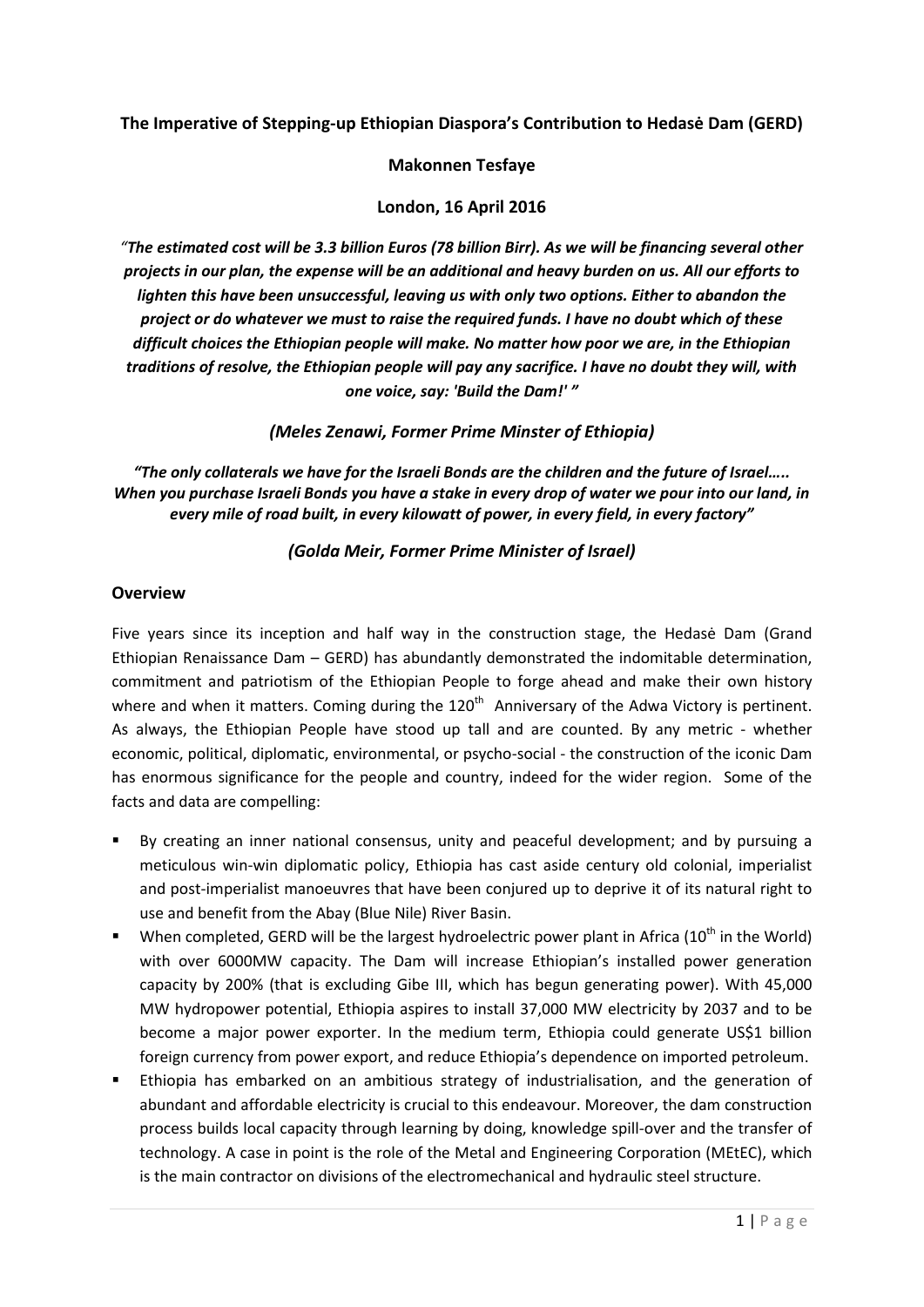- **The construction of the Dam has created employment opportunities for over 10,000 people, and** at its peak will employ 15,000.
- The resource mobilisation process has encouraged the culture of saving, where the national saving rate has increased from 9.5% to 22% during the last five years.
- The benefit of the electrification of rural areas and bringing "light" to millions of households.
- With 74 million metric cube of water, the project will create a man-made lake double the size of Lake Tana, unlocking huge potential for agro-fishery development and tourism.

| Table 1.                           | <b>Bond Purchase and Donations (as of March 2016)</b> |      |  |  |  |  |
|------------------------------------|-------------------------------------------------------|------|--|--|--|--|
| <b>Socio-economic Categories</b>   | <b>Bond purchase (Birr)</b>                           | %    |  |  |  |  |
| Employees                          | 4,000,000,000                                         | 47%  |  |  |  |  |
| <b>Businesses</b>                  | 1,600,000,000                                         | 19%  |  |  |  |  |
| Diaspora                           | 600,000,000                                           | 7%   |  |  |  |  |
| <b>Farmers</b>                     | 800,000,000                                           | 9%   |  |  |  |  |
| Other sources                      | 1,500,000,000                                         | 18%  |  |  |  |  |
| <b>Total</b>                       | 8,500,000,000                                         | 100% |  |  |  |  |
| (Source: GERD Council, April 2016) |                                                       |      |  |  |  |  |

Perhaps more importantly, the flagship project has unified the people and country around the national agenda of self-reliance, unity in diversity and growth and transformation. Without regard to party political views, religion, ethnicity, gender, age or socio-economic status, Ethiopians have rallied as one people and as one country. The effort to date to mobilise resources is commendable. Of the 12 billion Birr pledged, so far, 8.1 billion Birr has been collected. The estimated cost of the Hedasė Dam is 100 billion Birr (US\$ 5 billion), and it is expected the bulk of financing would come from Government revenues.

| Table 2.                           | Bond Purchase by Regions of Ethiopia (as of March 2016) |                                |                                           |  |  |  |  |
|------------------------------------|---------------------------------------------------------|--------------------------------|-------------------------------------------|--|--|--|--|
| <b>Regions</b>                     | <b>Population Projection</b><br>(2015)                  | <b>Bond Purchase</b><br>(Birr) | Per Capita Bond<br><b>Purchase (Birr)</b> |  |  |  |  |
| Addis Ababa                        | 3,273,000                                               | 568,000,000                    | 174                                       |  |  |  |  |
| Afar                               | 1,723,000                                               | 64,000,000                     | 37                                        |  |  |  |  |
| Amhara                             | 20,401,000                                              | 988,000,000                    | 48                                        |  |  |  |  |
| Benishangul-Gumuz                  | 1,005,000                                               | 68,000,000                     | 68                                        |  |  |  |  |
| Dire Dawa                          | 440,000                                                 | 66,000,000                     | 150                                       |  |  |  |  |
| Gambela                            | 409,000                                                 | 35,000,000                     | 86                                        |  |  |  |  |
| Harari                             | 232,000                                                 | 34,000,000                     | 147                                       |  |  |  |  |
| Oromia                             | 33,692,000                                              | 1,100,000,000                  | 33                                        |  |  |  |  |
| <b>SNNP</b>                        | 18,276,000                                              | 670,000,000                    | 37                                        |  |  |  |  |
| Somali                             | 5,453,000                                               | 137,000,000                    | 25                                        |  |  |  |  |
| Tigray                             | 5,056,000                                               | 405,000,000                    | 80                                        |  |  |  |  |
| <b>Total</b>                       | 89,960,000                                              | 4,135,000,000                  | 46                                        |  |  |  |  |
| (Source: GERD Council, April 2016) |                                                         |                                |                                           |  |  |  |  |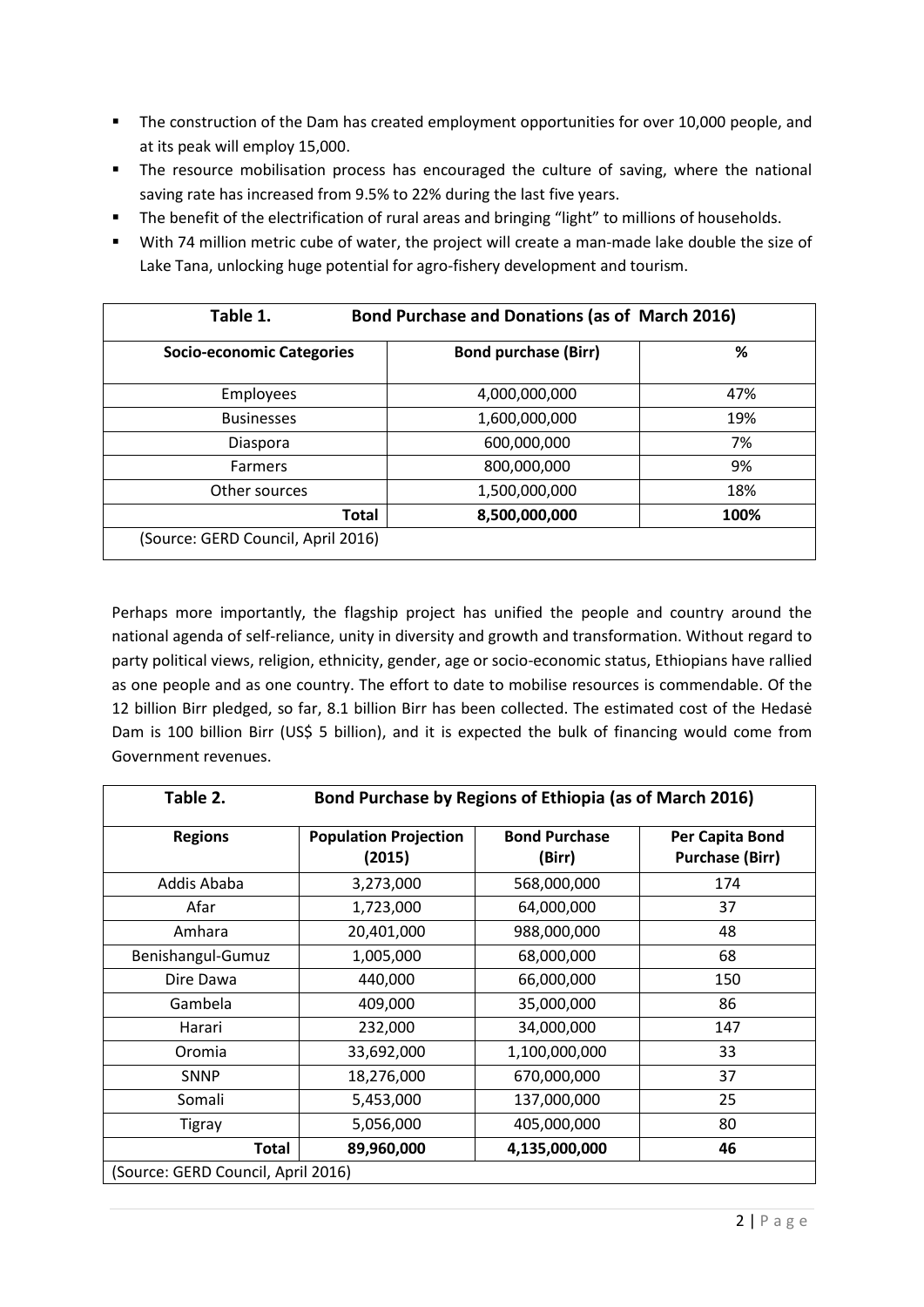## **The Hedasė Dam and the Diaspora**

The future of Ethiopians in the Diaspora is inextricably linked to the destiny of the home country, and as such, they have a major stake in the development and transformation of the country in general and the construction of the national and strategic Abay project in particular. Their role as investors and agents of knowledge and technology transfer is an important component of the development effort. To date, the Diaspora has bought bonds worth 600-700 million Birr (US\$ 33 million), which is commendable. However, it must be acknowledged that, given the number and resources of the Diaspora, the amount of bond purchased by the Diaspora is way below its potential purchasing power (refer to Table 3). The pertinent question is: could the Diaspora do more, much more? The answer is a definite yes. It is apparent when one examines the evidence base for such an assertion. With combined gross annual income estimates ranging from US\$10 billion to US\$39.6 billion and combined annual savings ranging from US\$1.9 billion to US\$7.6 billion in 2009 (*Author's calculation based on World Bank methodology and Ethiopian Diaspora stock estimates ranging from 0.5 to 2.5 million*), the Ethiopian Diaspora has the potential to invest significantly much more in the country. The average annual per capita income of the diaspora is some US\$ 14,000. Furthermore, remittances inflows to Ethiopia in 2010 were US\$3.2 billion (*World Bank Ethiopian Remittances Survey, 2010)*, which far exceeded all foreign direct investment flows, or all official development assistance. In fact, according to National Bank of Ethiopia, remittances inflows to Ethiopia totalled US\$ 3.7 billion in 2014. All of these show that the Ethiopian Diaspora has the income and savings potential to make much more investment contributions than it has done hitherto.

| Ethiopian Diaspora Bond Purchase by Global Regions (as of March 2016)<br>Table 3.                |                                |      |                                |                                              |                                              |  |  |
|--------------------------------------------------------------------------------------------------|--------------------------------|------|--------------------------------|----------------------------------------------|----------------------------------------------|--|--|
| <b>Global Regions</b>                                                                            | <b>Bond Purchase</b><br>(US\$) | ℅    | <b>Diaspora</b><br>Population* | Per Capita<br><b>Bond Purchase</b><br>(US\$) | Per Capita<br><b>Bond Purchase</b><br>(BIRR) |  |  |
| Africa                                                                                           | 6,488,622                      | 19%  | 450,000                        | 14.4                                         | 302.8                                        |  |  |
| Europe                                                                                           | 6,107,087                      | 18%  | 550,000                        | 11.1                                         | 233.2                                        |  |  |
| Middle East                                                                                      | 13,310,145                     | 40%  | 850,000                        | 15.7                                         | 328.8                                        |  |  |
| North America                                                                                    | 6,896,284                      | 20%  | 650.000                        | 10.6                                         | 222.8                                        |  |  |
| Asia                                                                                             | 884.004                        | 3%   | 100,000                        | 8.8                                          | 185.6                                        |  |  |
| <b>Total</b>                                                                                     | 33,686,142                     | 100% | 2,600,000                      | 13.0                                         | 272.1                                        |  |  |
| (Source: GERD Council, Embassy of Ethiopia UK, March 2016; IOM 2014;* Rough breakdown estimates) |                                |      |                                |                                              |                                              |  |  |

#### **What More Needs To Be Done**

 Notwithstanding the challenges of navigating the current Diaspora political landscape, the Government and all stakeholders need to be very bold, persistent and strategic in promoting the Diaspora Bond. It is imperative to reach out to the "Silent Diaspora Majority", which has yet to be fully engaged and mobilised. In this regard, it is critical to employ the good offices of community and business leaders, faith groups, knowledge and professional networks, development associations and diaspora youth groups through the new social media (e.g. Facebook, Twitter etc.). The tiny (but loud), incorrigible and toxic diaspora needs to be confronted fairly and squarely by being non-party-political, transparent, accountable and by building national consensus around the flagship Abay project. This would require a